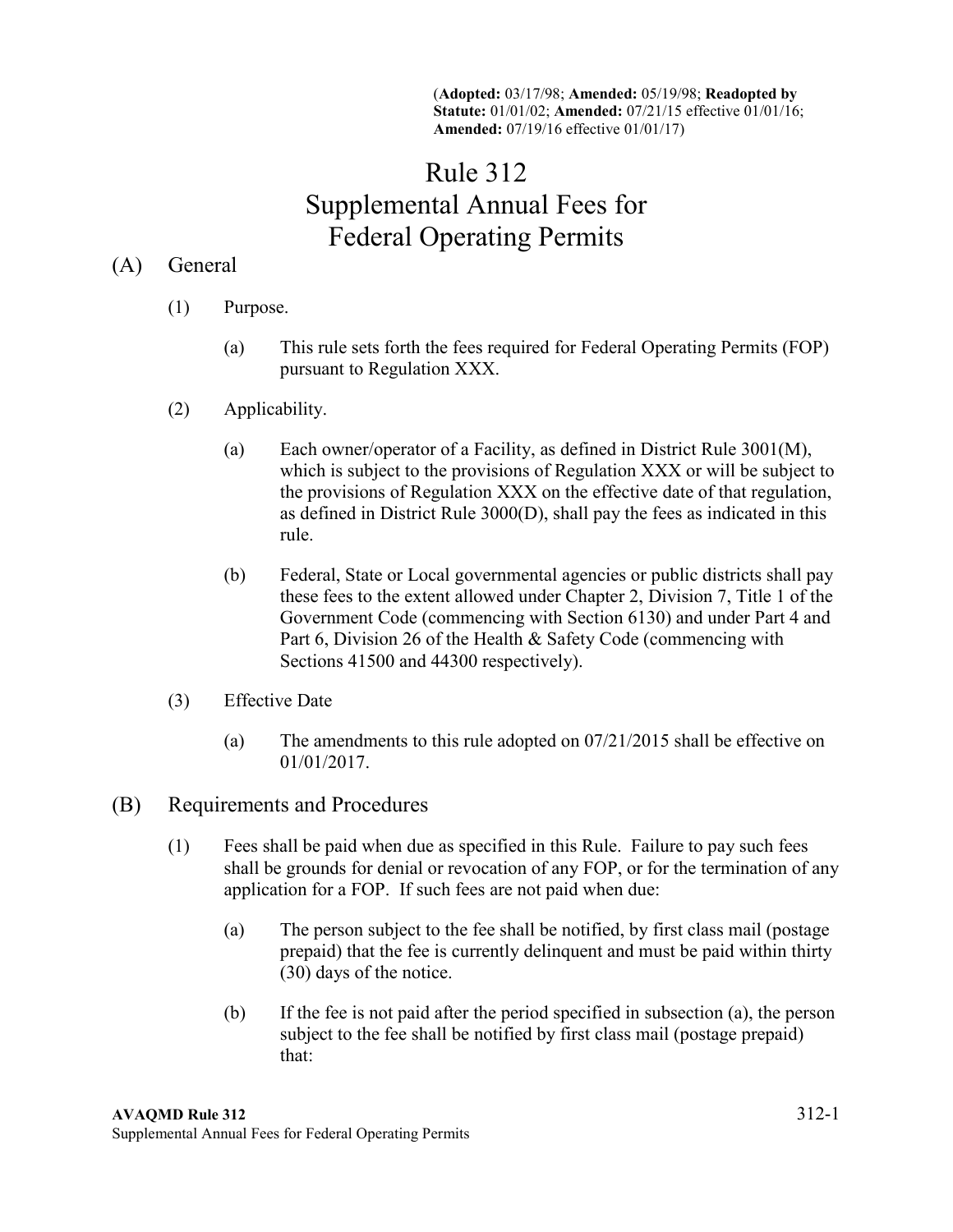- (i) The FOP, if any, has been suspended for non-payment of fees and is no longer valid; and
- (ii) That continuing to operate with a suspended FOP is a violation of District Rules & Regulations.
- (c) If the FOP is suspended for more than thirty (30) days, the APCO shall terminate the permit for non-payment of fees and notify the permit holder, in writing, of such termination.
- (2) Reinstatement of Suspended or Terminated Permits.
	- (a) A suspended FOP may be reinstated by payment in full of all fees and penalties.
	- (b) A terminated FOP may only be reinstated by the submittal of a new application, accompanied by payment of all previously accrued fees, penalties and any new fees which would apply to such new application.
- (3) No claim for a refund of any fee shall be honored unless such claim is submitted within ninety (90) days after the fee was paid.
- (C) Supplemental Annual Fee
	- (1) The supplemental annual fee shall be assessed annually in conjunction with any annual fees required pursuant to District Rule 301. The supplemental annual fee shall be assessed in addition to any other fees required by Regulation III.
		- (a) The supplemental annual fee shall not apply to the filing fee, a fee assessed solely due to an application for change of ownership, or a fee assessed solely as a result of a failure to obtain a permit to construct pursuant to District Rule 301 when a person is submitting an application solely for the purposes of obtaining a FOP pursuant to Regulation XXX and such person presently holds valid permits under District Regulation II.
	- (2) The supplemental annual fee shall be \$1288.00 per FOP applied for or issued pursuant to the provisions of Regulation XXX.
	- (3) The supplemental annual fee shall be due and owing within thirty (30) days of the District sending an invoice first class mail, postage prepaid, to the applicant or holder of the FOP.
- (D) Limitations
	- (1) Payment of fees set forth under this rule shall not result in the renewal of a FOP unless the procedures for renewal of the FOP as set forth in Regulation XXX have been completed.

[SIP: See AV Full SIP Table at https://avaqmd.ca.gov/rules-plans]

312-2